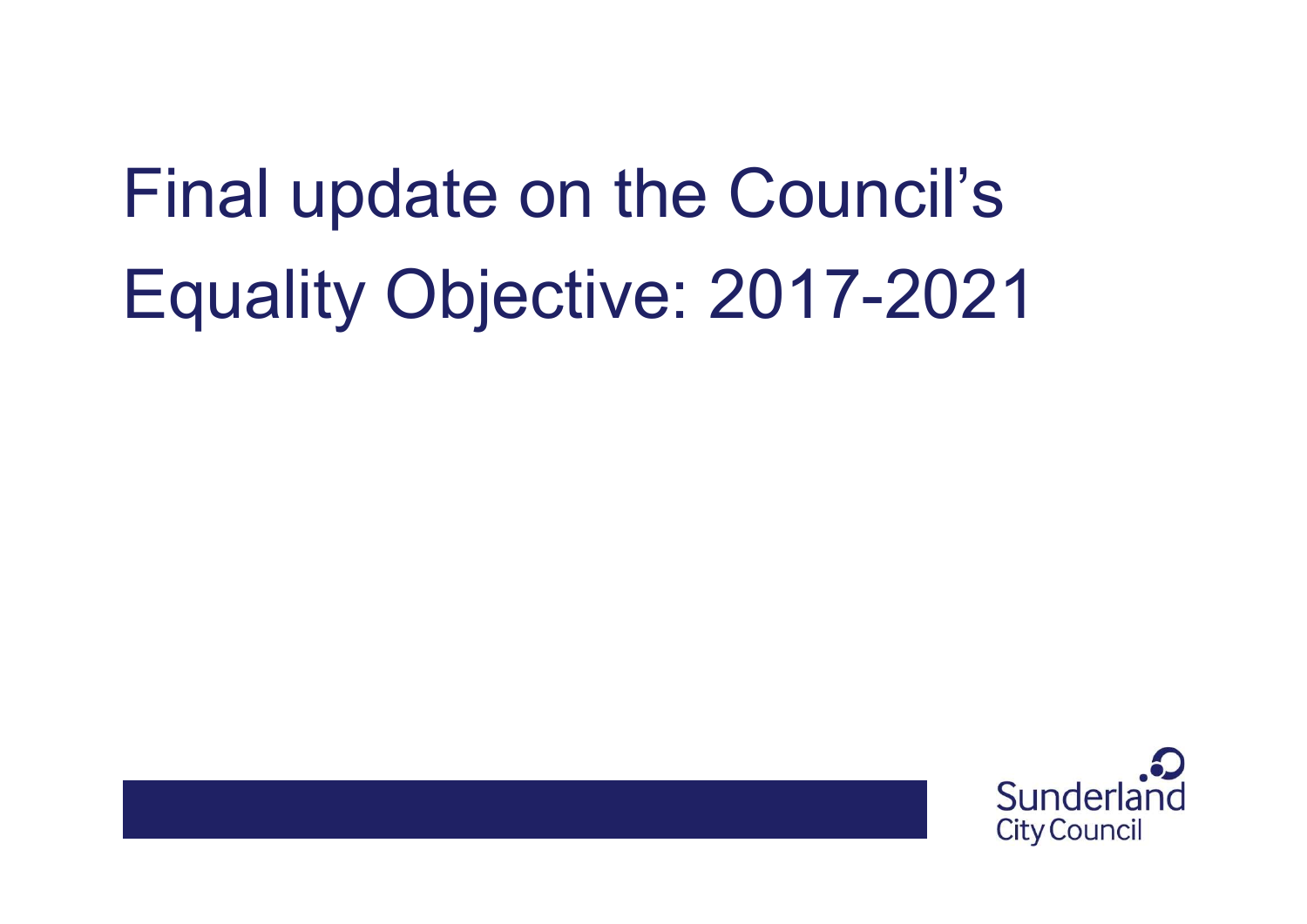### Equality Scheme 2017-2021

- Equality Scheme 2017-2021<br>• The Equality Scheme helps demonstrate compliance with the Equality<br>Act 2010 and Public Sector Equality Duty Act 2010 and Public Sector Equality Duty Equality Scheme 2017-2021<br>• The Equality Scheme helps demonstrate compliance with the Equality<br>Act 2010 and Public Sector Equality Duty<br>• It goes beyond the 'protected characteristics' to consider issues that are<br>important Equality Scheme 2017-2021<br>• The Equality Scheme helps demonstrate compliance with the Equality<br>Act 2010 and Public Sector Equality Duty<br>• It goes beyond the 'protected characteristics' to consider issues that are<br>important
- important in our city e.g. poverty, carers and veterans
- the quality of data and intelligence:

y Scheme helps demonstrate compliance with the Equality<br>
d Public Sector Equality Duty<br>
and the 'protected characteristics' to consider issues that are<br>
our city e.g. poverty, carers and veterans<br>
is council's one equality and intelligence to support effective equality policy and practice'

• It goes beyond the 'protected characteristics' to consider issues that are<br>
important in our city e.g. poverty, carers and veterans<br>
• It sets out the council's one equality objective, focussed on improving<br>
the quality objective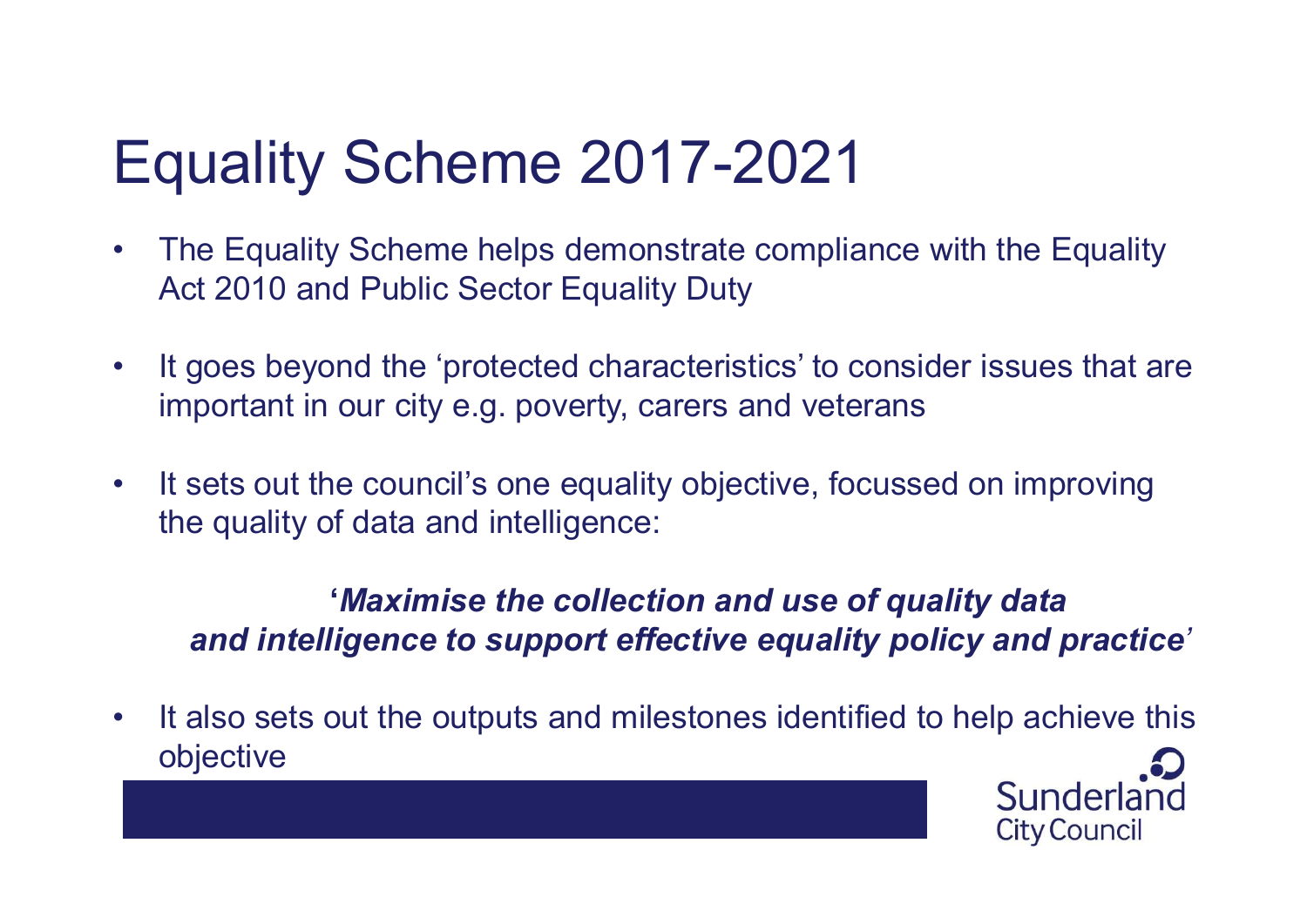### Equality objective outputs

- Equality objective outputs<br>
1. Increase employee monitoring declaration rates for gender identity<br>
sexual orientation and religion and belief from 35%, 41% and 41%<br>
respectively to 75%. sexual orientation and religion and belief from 35%, 41% and 41% respectively to 75%.
- Equality objective outputs<br>
2. Increase employee monitoring declaration rates for gender identity<br>
sexual orientation and religion and belief from 35%, 41% and 41%<br>
respectively to 75%.<br>
2. Improve understanding of equalit recruitment and retention; training and development; and pay and grading. **Equality objective outputs**<br>
1. Increase employee monitoring declaration rates for gender identity<br>
sexual orientation and religion and belief from 35%, 41% and 41%<br>
respectively to 75%.<br>
2. Improve understanding of equal 1. Increase employee monitoring declaration rates for gender identity<br>sexual orientation and religion and belief from 35%, 41% and 41%<br>respectively to 75%.<br>2. Improve understanding of equality in employment, specifically<br>r 1. Increase employee monitoring declaration rates for gender identity<br>sexual orientation and religion and belief from 35%, 41% and 41%<br>respectively to 75%.<br>2. Improve understanding of equality in employment, specifically<br>r Sexual orientation and religion and belief from 35%, 41% and 41%<br>respectively to 75%.<br>2. Improve understanding of equality in employment, specifically<br>recruitment and retention; training and development; and pay and<br>gradin
- workplace.
- and engagement processes
- 
- to ensure decisions are robust

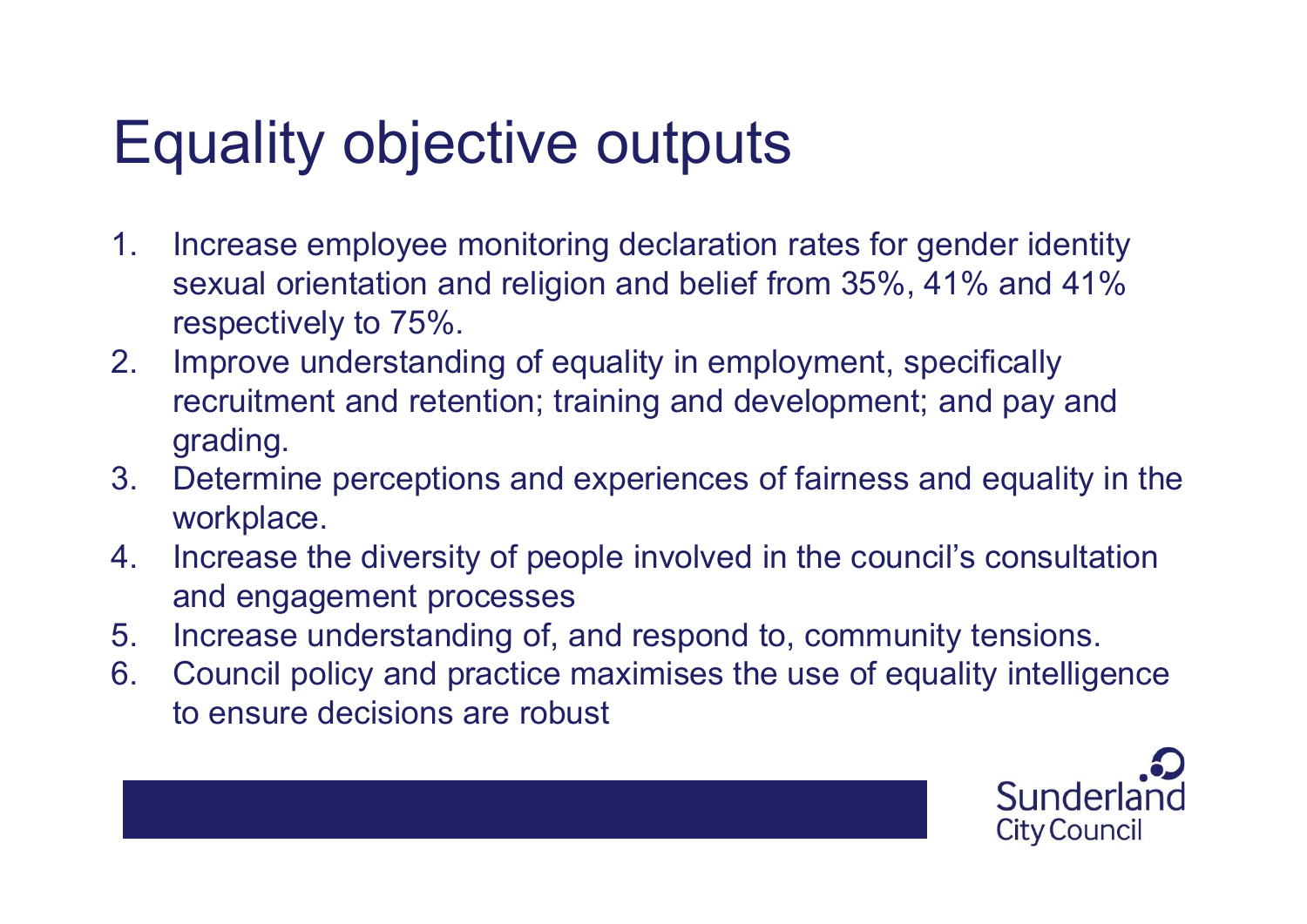# Output 1: Increase employee monitoring declaration rates **Output 1: Increase employee monitoring<br>declaration rates**<br>• A workforce wide data collection exercise was undertaken to improve<br>data (2017-18)<br>• A move to Employee Self Serve on the payroll system enabled people

- data (2017-18)
- **Controllering of Allen Scheme Self Serve on the payroll system enabled people**<br>
 A workforce wide data collection exercise was undertaken to improve<br>
data (2017-18)<br>
 A move to Employee Self Serve on the payroll system to update their own information confidentially and improved response rates further (2019) **Output 1: Increase employee monitoring**<br> **declaration rates**<br>
• A workforce wide data collection exercise was undertaken to improve<br>
data (2017-18)<br>
• A move to Employee Self Serve on the payroll system enabled people<br>
to **eclaration rates**<br>
• A workforce wide data collection exercise was undertaken to improve<br>
data (2017-18)<br>
• A move to Employee Self Serve on the payroll system enabled people<br>
to update their own information confidentiall • A workforce wide data collection exercise was undertaken to improve<br>
• A move to Employee Self Serve on the payroll system enabled people<br>
to update their own information confidentially and improved response<br>
rates furth
- and purpose of monitoring to encourage completion (2019)
- 
- 74-75%

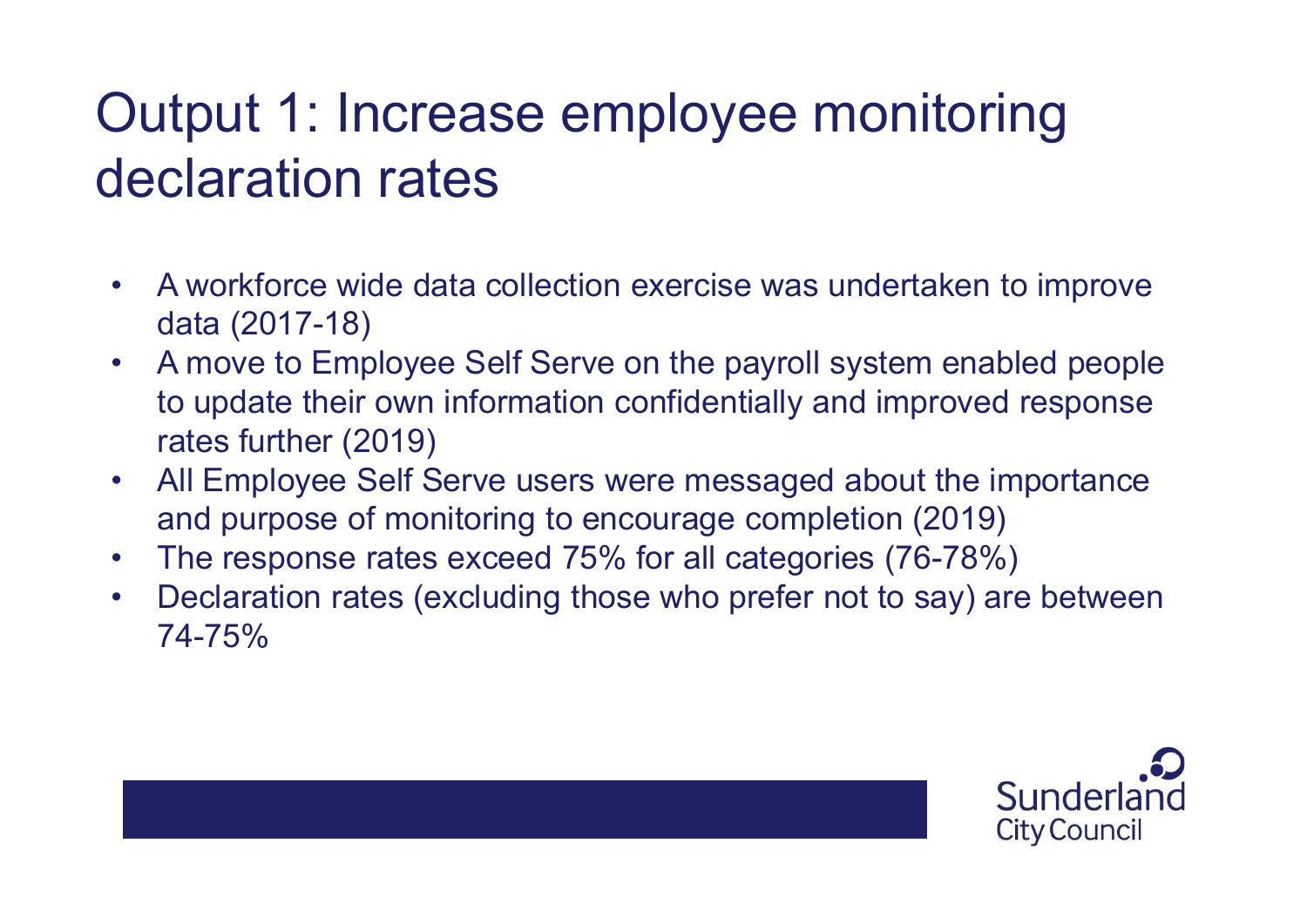## Output 2: Improve understanding of equality in employment **Putput 2: Improve understanding of equality<br>• employment<br>• Workforce Diversity Report was expanded to include recruitment<br>• An employee survey was undertaken with key findings reported to Putput 2: Improve understanding of equality<br>
• Morkforce Diversity Report was expanded to include recruitment<br>
• Workforce Diversity Report was expanded to include recruitment<br>
• An employee survey was undertaken with key Putput 2: Improve understanding of equality<br>
• Morkforce Diversity Report was expanded to include recruitment<br>
• Workforce Diversity Report was expanded to include recruitment<br>
• An employee survey was undertaken with key**

- data (2020)
- Chief Officers Group (2018)
- analysed in 2022

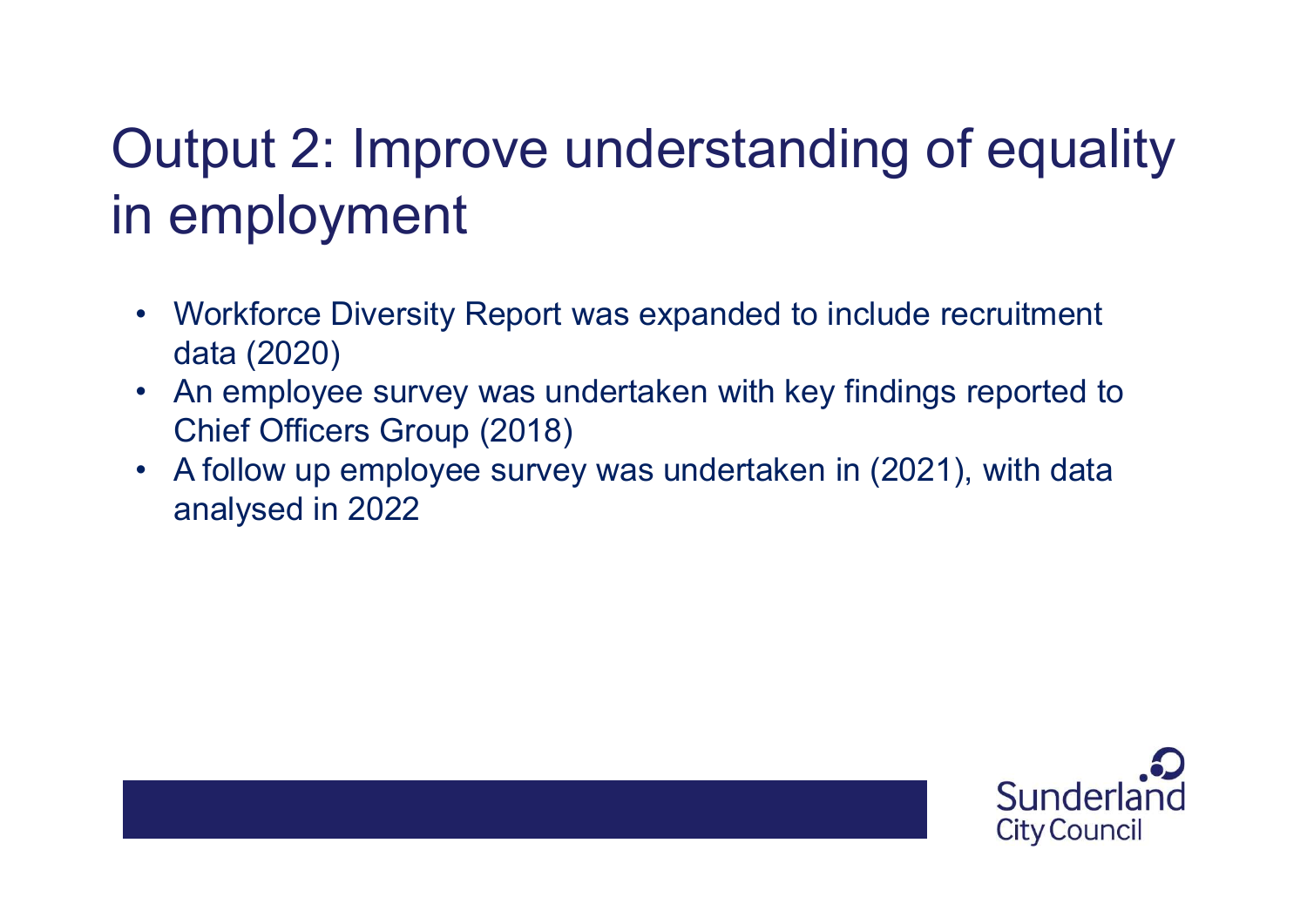## Output 3: Determine perceptions and experiences of fairness and equality in the workplace **Output 3: Determine perceptions and<br>experiences of fairness and equality in the<br>workplace<br>• The Supporting Equality Network's views informed the design of the<br>employee survey, which included a section on fairness and equa Output 3: Determine perceptions and<br>experiences of fairness and equality in the<br>workplace**<br>• The Supporting Equality Network's views informed the design of the<br>employee survey, which included a section on fairness and equ • The Supporting Equality Network's views informed the design of the<br>
• The Supporting Equality Network's views informed the design of the<br>
• employee survey, which included a section on fairness and equality<br>
• The Suppor

- employee survey, which included a section on fairness and equality (2018)
- views to improve equality in their workplaces
- information in relation to employee survey results (2019)
- **EXECT SECT AND THE CONDUCTS CONSUMING CONSUMING CONSUMING THE SUPPORT CONSUMPTION**<br>
 The Supporting Equality Network's views informed the design of the<br>
employee survey, which included a section on fairness and equality<br> priorities: improved employee engagement, a new employee appraisal and recognition approach and new agile working guidance

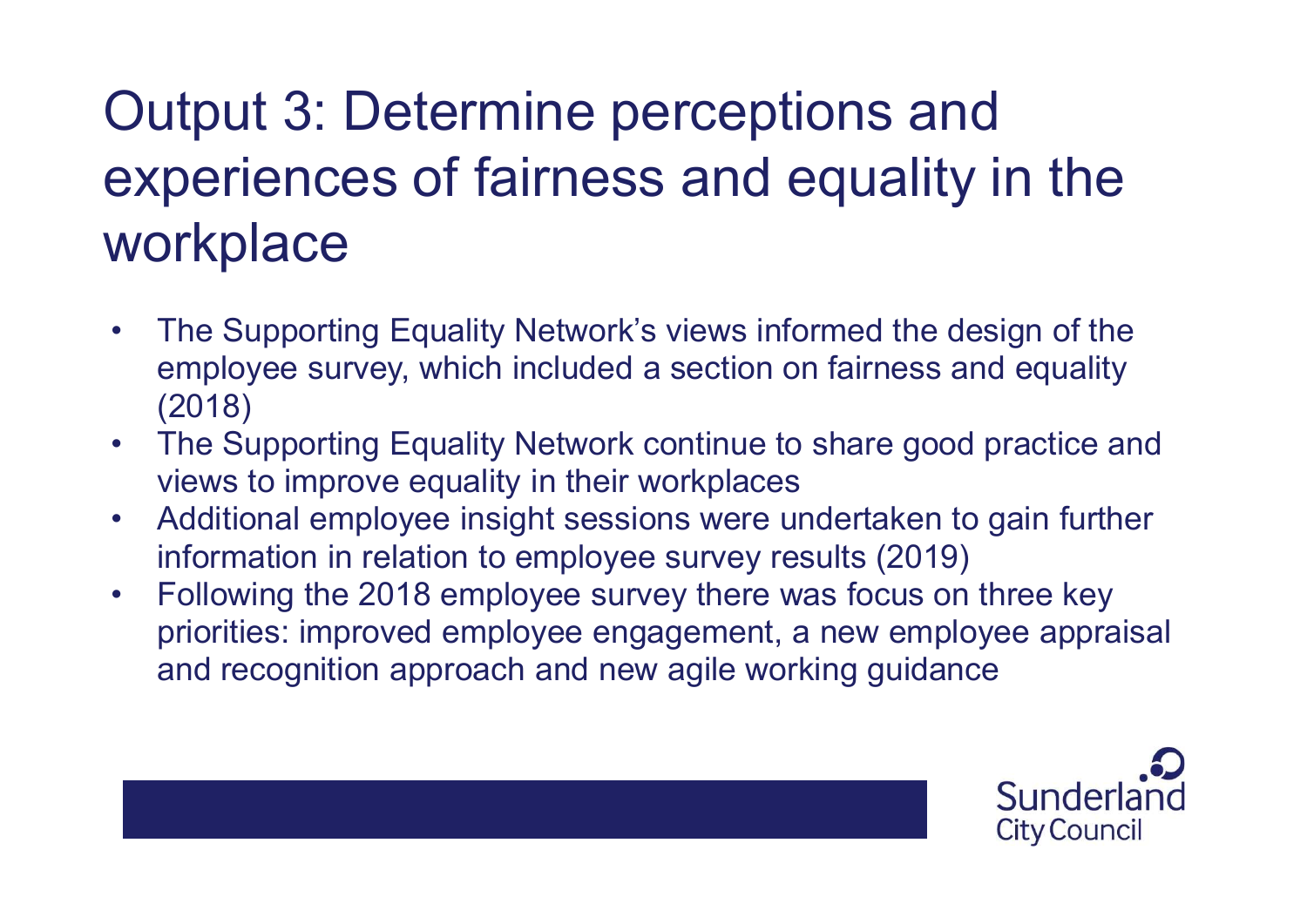## Output 3: Determine perceptions and experiences of fairness and equality in the workplace (2) Output 3: Determine perceptions and<br>experiences of fairness and equality in the<br>workplace (2)<br>• A new appraisal and recognition process was launched (2019) and<br>refreshed in 2022 **Output 3: Determine perceptions and<br>
experiences of fairness and equality in the<br>
workplace (2)<br>
• A new appraisal and recognition process was launched (2019) and<br>
refreshed in 2022<br>
• New Agile Working Guidance was launc Experiences of fairness and equality in the workplace (2)**<br>
• A new appraisal and recognition process was launched (2019) and<br>
• New Agile Working Guidance was launched, followed by a survey to<br>
• assess its effectivenes

- refreshed in 2022
- assess its effectiveness (2019)
- and a new flexible working hours scheme was introduced (2021) • A new appraisal and recognition process was launched (2019) and<br>refreshed in 2022<br>• New Agile Working Guidance was launched, followed by a survey to<br>assess its effectiveness (2019)<br>• During the Covid pandemic there was f
- ongoing regular clear leadership messages

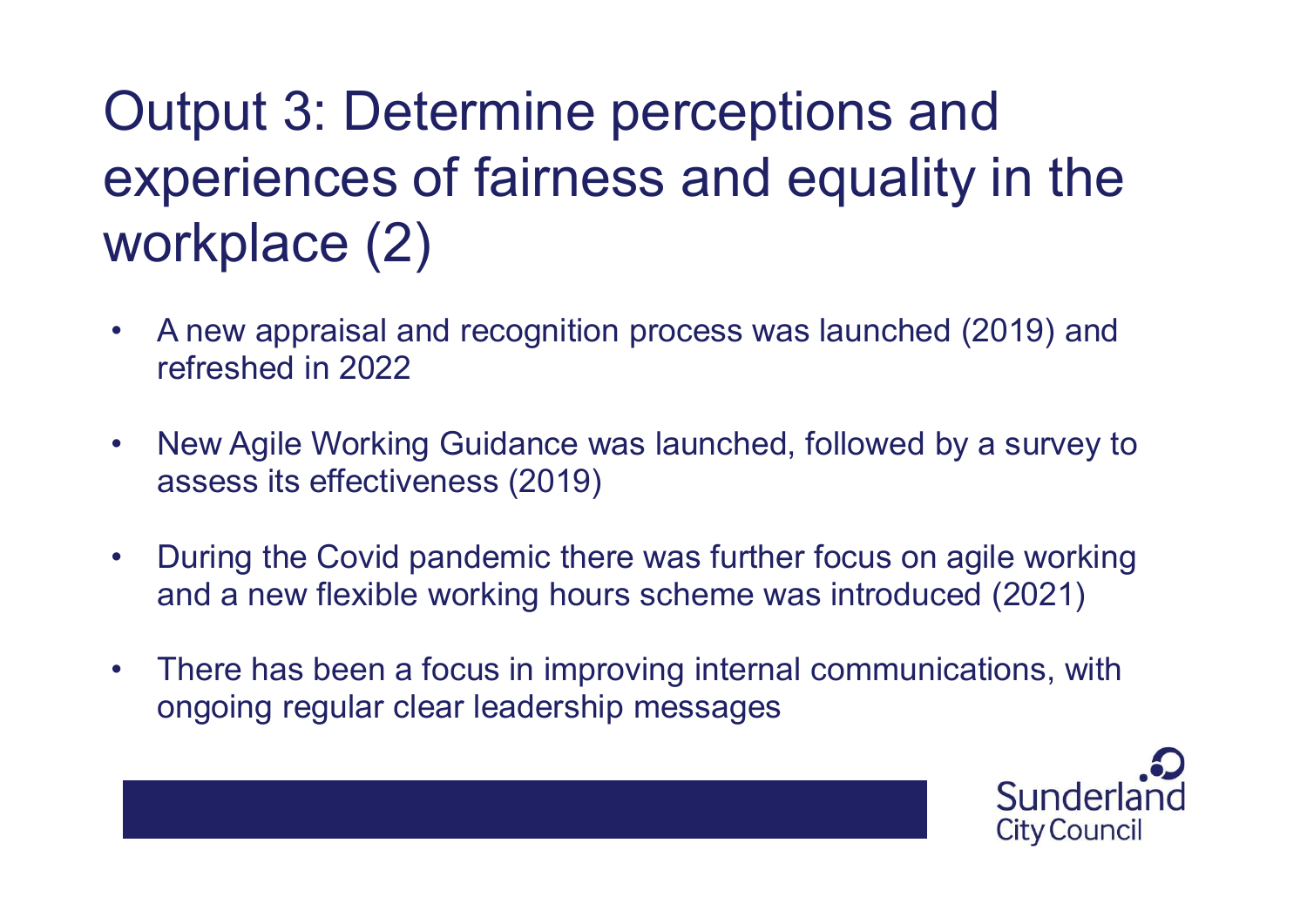### Output 3: Determine perceptions and experiences of fairness and equality in the workplace (3) Output 3: Determine perceptions and<br>experiences of fairness and equality<br>workplace  $(3)$ <br>• Equality focused communications has included:<br>- tho Bystanders relaunch (2019)<br>- #NoBystanders relaunch (2019) tput 3: Determine perceptions and<br>periences of fairness and equality<br>rkplace (3)<br>iquality focused communications has included:<br>- lunch and learn sessions (stopped during lockdown),<br>- #NoBystanders relaunch (2019)<br>- Time to tput 3: Determine perce<br>
Deriences of fairness an<br>
rkplace (3)<br>
Equality focused communications has in<br>
- lunch and learn sessions (stopped during lock<br>
- #NoBystanders relaunch (2019)<br>
- Time to Change focus and Mental He tput 3: Determine perceptions and<br>periences of fairness and equality in the<br>rkplace (3)<br>iquality focused communications has included:<br>- lunch and learn sessions (stopped during lockdown),<br>- #NoBystanders relaunch (2019)<br>- **Experiences of fairness and equality in the workplace (3)**<br>
• Equality focused communications has included:<br>
– lunch and learn sessions (stopped during lockdown),<br>
– #NoBystanders relation (2019)<br>
– Time to Change focus

- -
	-
	- ongoing mental health and wellbeing messaging (particularly through the pandemic)
- aimed to understand perceptions of equality • Equality focused communications has included:<br>
– lunch and learn sessions (stopped during lockdown),<br>
– #NoBystanders relaunch (2019)<br>
– Time to Change focus and Mental Health First Aider 'roadshow' (2018/19),<br>
ongoing m
- 

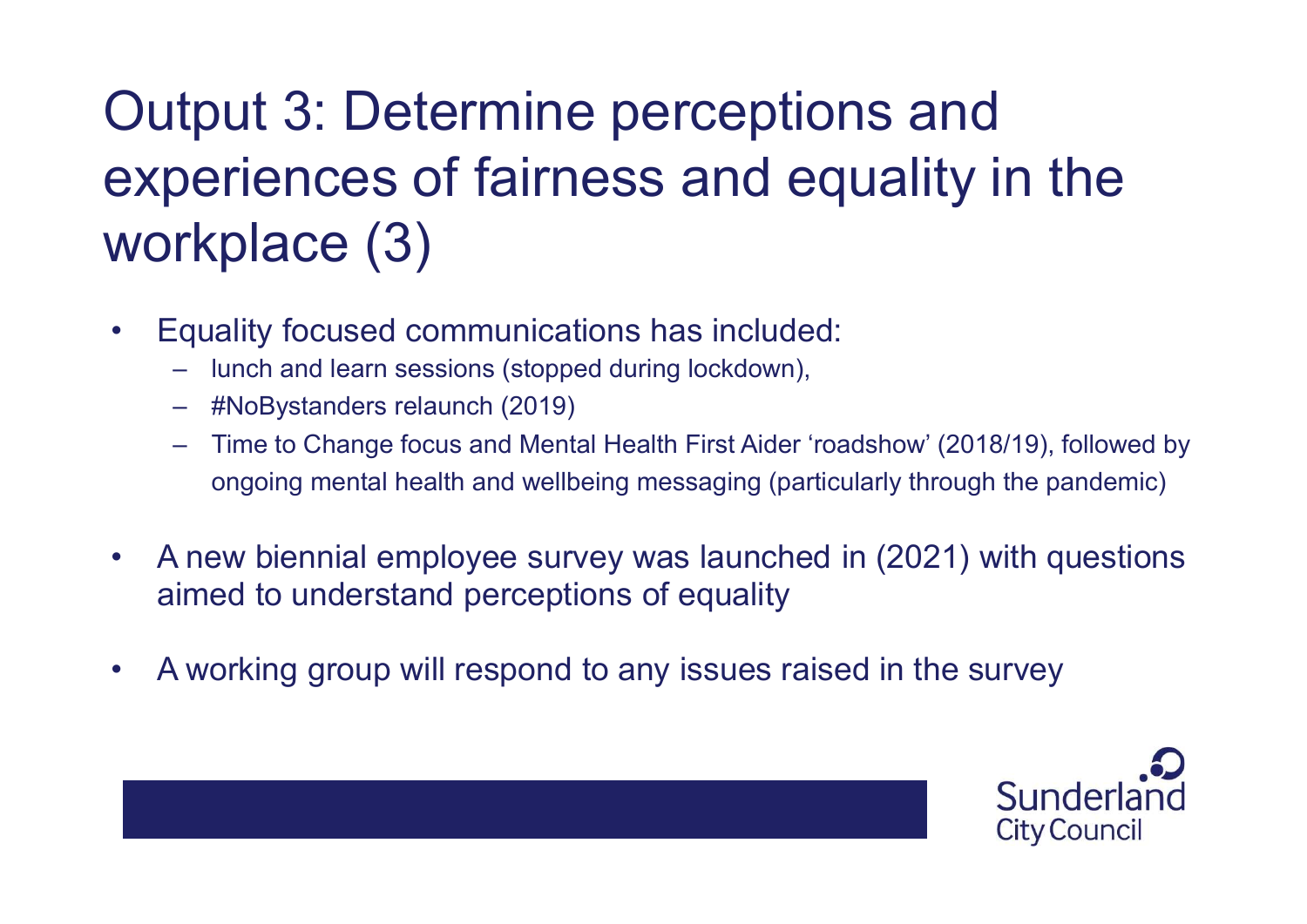# Output 4: Increase the diversity of people involved in consultation and engagement **Putput 4: Increase the diversity of people**<br> **Avolved in consultation and engagement**<br>
• Consultation system registrations increased by 229% (2017-19) due to<br>
• The system was replaced by 'Let's Talk Sunderland' in 2019 w

- a large response to the core strategy in 2017.
- Dutput 4: Increase the diversity of people<br>
 Nolved in consultation and engagement<br>
 Consultation system registrations increased by 229% (2017-19) due to<br>
 a large response to the core strategy in 2017.<br>
 The system was an increased focus on resident engagement. Let's Talk was subject to equality analysis and the work informed Neighbourhood Investment Plans. • Consultation and engagement<br>• Consultation system registrations increased by 229% (2017-19) due to<br>• a large response to the core strategy in 2017.<br>• The system was replaced by 'Let's Talk Sunderland' in 2019 when there<br>
- and the Voluntary and Community Sector, particularly throughout the pandemic.



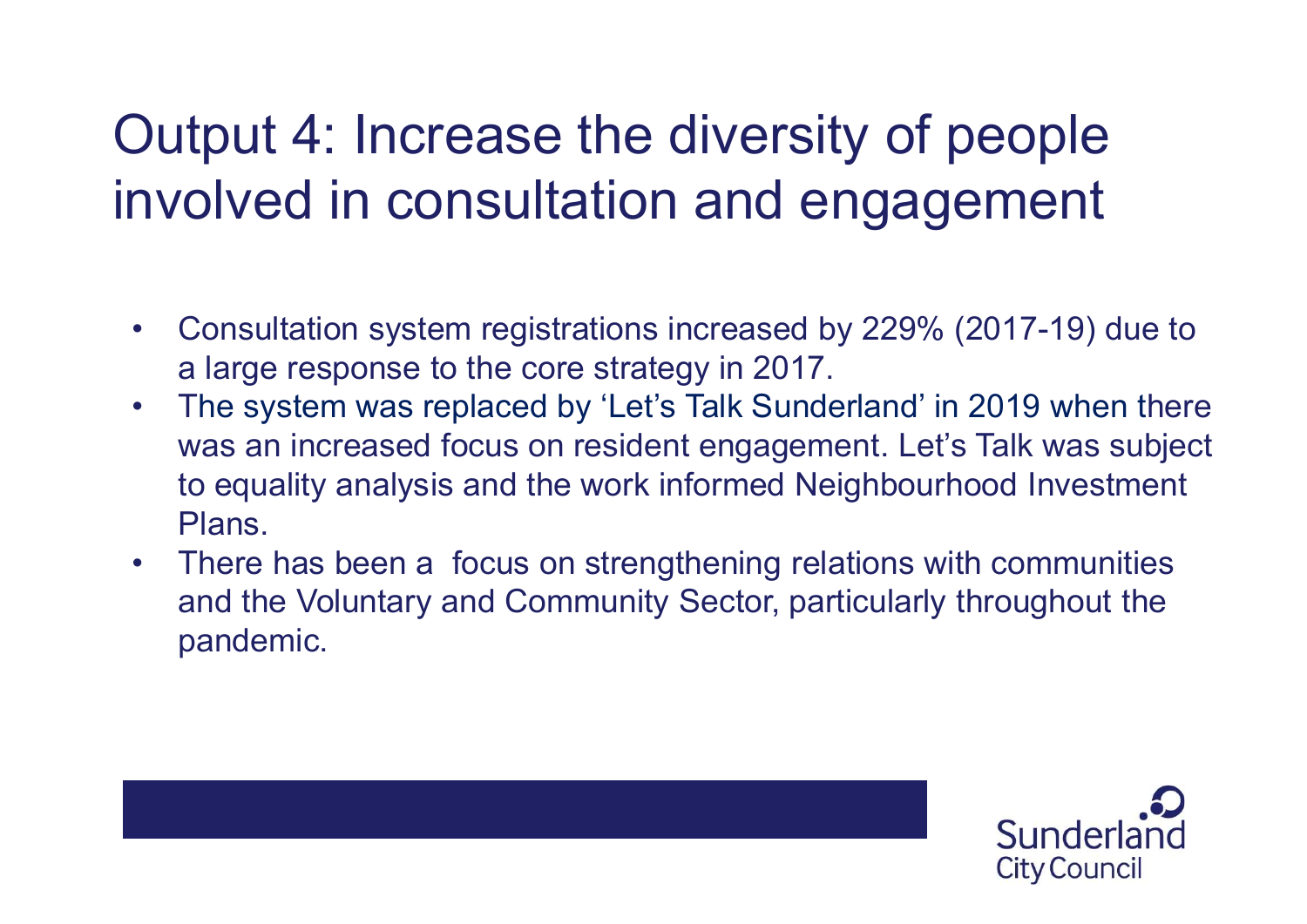### Output 4: Increase the diversity of people involved consultation and engagement (2)

- **Continues 1 And Solution School School School School School School School School School School School School**<br>• Engagement with the city's Equality Forums and networks continues (BME<br>network, Disability Independent Adviso network, Disability Independent Advisory Group, Lesbian Gay Bisexual and Transgender Forum, Refugee and asylum multi-agency forum, Sunderland armed forces partnership, Sunderland Interfaith Forum and the Veteran's forum) **Consultation and engagement (2)**<br>
• Engagement with the city's Equality Forums and networks continues (BME<br>
network, Disability Independent Advisory Group, Lesbian Gay Bisexual and<br>
Transgender Forum, Refugee and asylum m **Dutput 4: Increase the diversity of people**<br> **A Community in the city's Equality Forums and networks continues (BME**<br> **Engagement with the city's Equality Forums and networks continues (BME**<br> **Engagement Building Proveme From that is an interpretate in the covid change in the property of the prediction of the prediction of the method, Disability Independent Advisory Group, Lesbian Gay Bisexual and Transgender Forum, Refugee and asylum mu** • Engagement with the city's Equality Forums and networks continues (BME<br>network, Disability Independent Advisory Group, Lesbian Gay Bisexual and<br>Transgender Forum, Refugee and asylum multi-agency forum, Sunderland<br>armed f Fransgender Forum, Refugee and asylum multi-agency forum, Sunderland<br>Transgender Forum, Refugee and asylum multi-agency forum, Sunderland<br>armed forces partnership, Sunderland Interfaith Forum and the Veteran's<br>forum)<br>• A R
- analysis of results by protected characteristic where possible
- plan for 2021-22 is in place
- throughout the pandemic
- increased research to understand customer experience
- of Public Health annual report 2019 and the Healthy City Plan 2020-2030.

**City Council**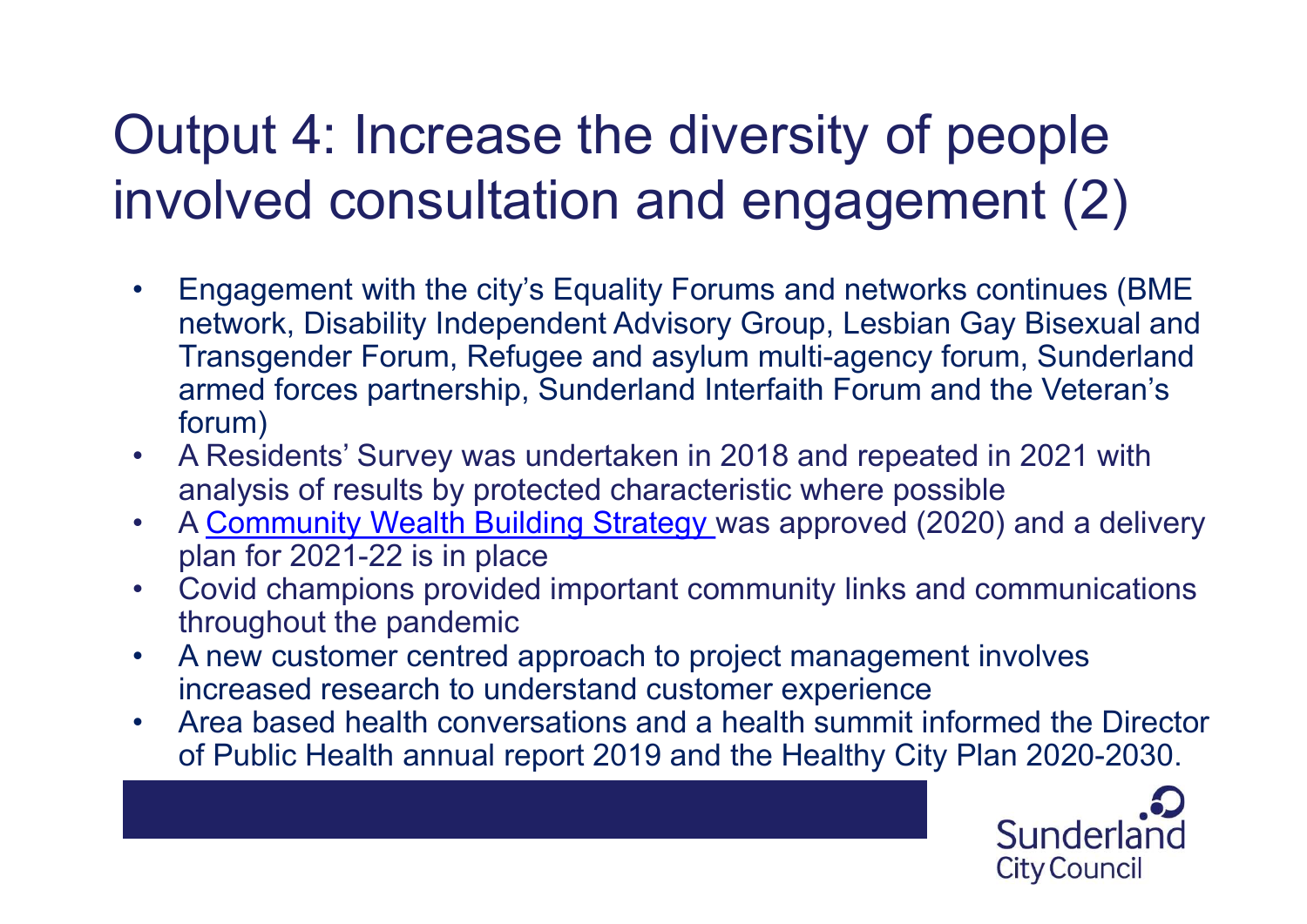## Output 4: Increase the diversity of people involved consultation and engagement **Dutput 4: Increase the diversity of people**<br> **nvolved consultation and engagement**<br>
Together for Children support a range of consultation and engagement for<br>
children and young people including:<br>
• Five engagement groups: **throught A: Increase the diversity of people volved consultation and engagement**<br>yether for Children support a range of consultation and engagement for<br>idren and young people including:<br>Five engagement groups: Sunderland **Dutput 4: Increase the diversity of people**<br> **Avolved consultation and engagement**<br> **Together for Children support a range of consultation and engagement for children and young people including:**<br>
• Five engagement groups

Together for Children support a range of consultation and engagement for children and young people including:

- Change Council (young people who are cared for and care experienced), STARS (young LGBTQ+ people) It put 4: Increase the diversity of people<br>
volved consultation and engagement<br>
usther for Children support a range of consultation and engagement for<br>
Idren and young people including:<br>
Five engagement groups: Sunderland **CONSUIT CONSUIT ANDIVE CONSUIT CONSUIT AND AND AND AND SUMPLE TO CONSULTER TO CONSULTER THE CONSULTER THE CHIRGO CONSULTER THE CITY COUPS CONSULTER COUPS (SURFACT COUPS CONSULTER) CONSULTER (SURFACT COUPS (COUPS 1- LOBTQ+** Fogether for Children support a range of consultation and engagement for<br>
children and young people including:<br>
• Five engagement groups: Sunderland Youth Council, Health and Happiness,<br>
Change Council (young people with S Finder and young people including.<br>• Five engagement groups: Sunderland Youth Council, Health and Happiness,<br>
Change Council (young people who are cared for and care experienced), STARS (young<br>
people with Special Educatio
- facing young people
- 
- families and signposting to services. The bus attends community events and school settings
- and families (Starting summer 2021)

**City Council**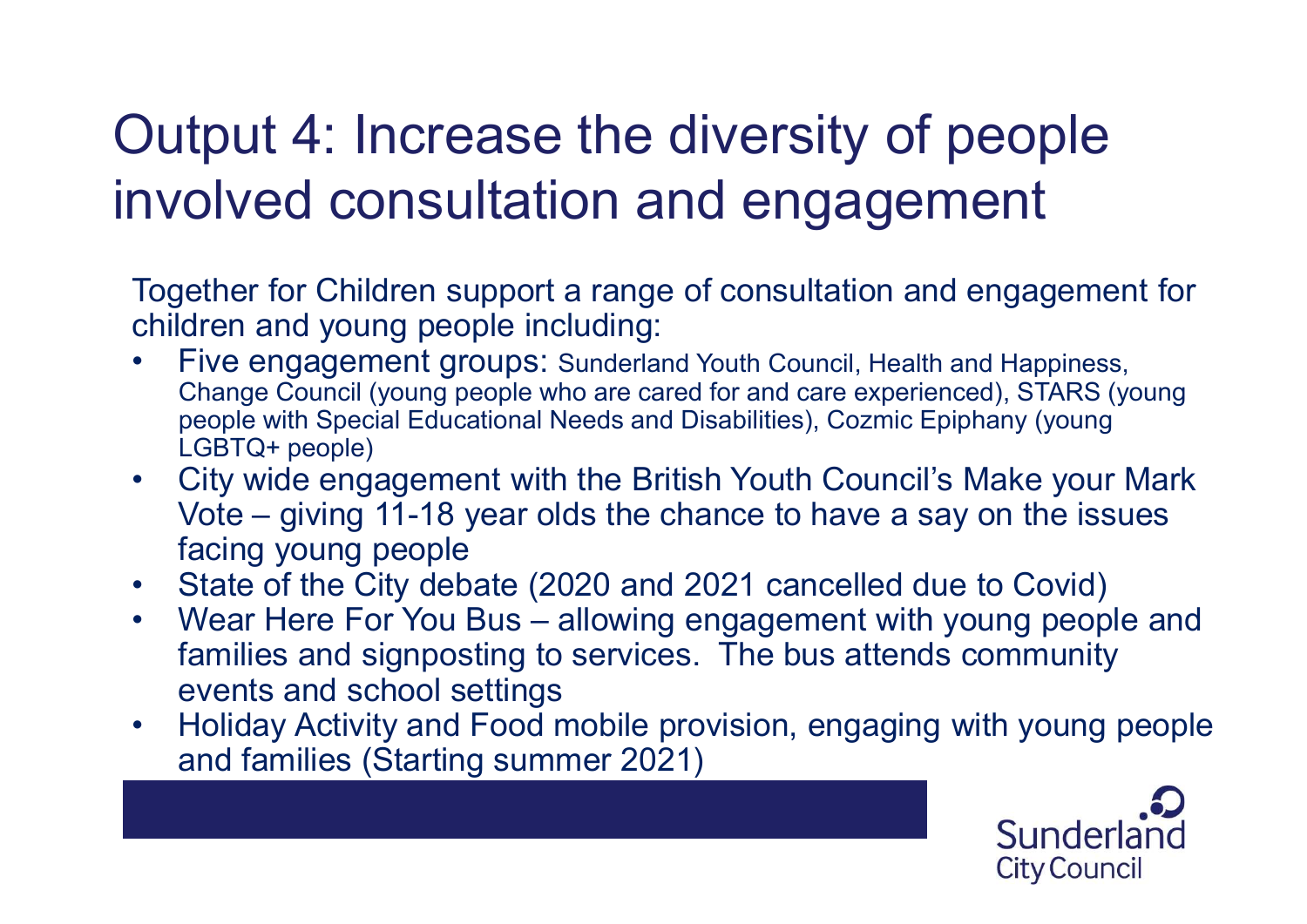### Output 5: Increase understanding of, and respond to, community tensions(2)

- Output 5: Increase understanding of, and<br>respond to, community tensions(2)<br>A bi-monthly Hate Crime and Tension Monitoring Group allows<br>partner organisations to share understanding of patterns of hate<br>incidents and determin partner organisations to share understanding of patterns of hate incidents and determine action to tackle the underlying causes Output 5: Increase understanding of, and<br>respond to, community tensions(2)<br>• A bi-monthly Hate Crime and Tension Monitoring Group allows<br>partner organisations to share understanding of patterns of hate<br>incidents and determ
- awareness training across the city so that people understand what constitutes a hate crime and to encourage reporting
- **FESPOND to, COMMUNITY tensions(2)**<br>
 A bi-monthly Hate Crime and Tension Monitoring Group allows<br>
partner organisations to share understanding of patterns of hate<br>
incidents and determine action to tackle the underlying informed by the Partnership Strategic Intelligence Assessment (PSIA)
- partner organisations to share understanding of patterns of hate<br>incidents and determine action to tackle the underlying causes<br>• The council work with the police to promote hate crime<br>awareness training across the city so be reviewed with the SSP to include all statutory partners for 2022

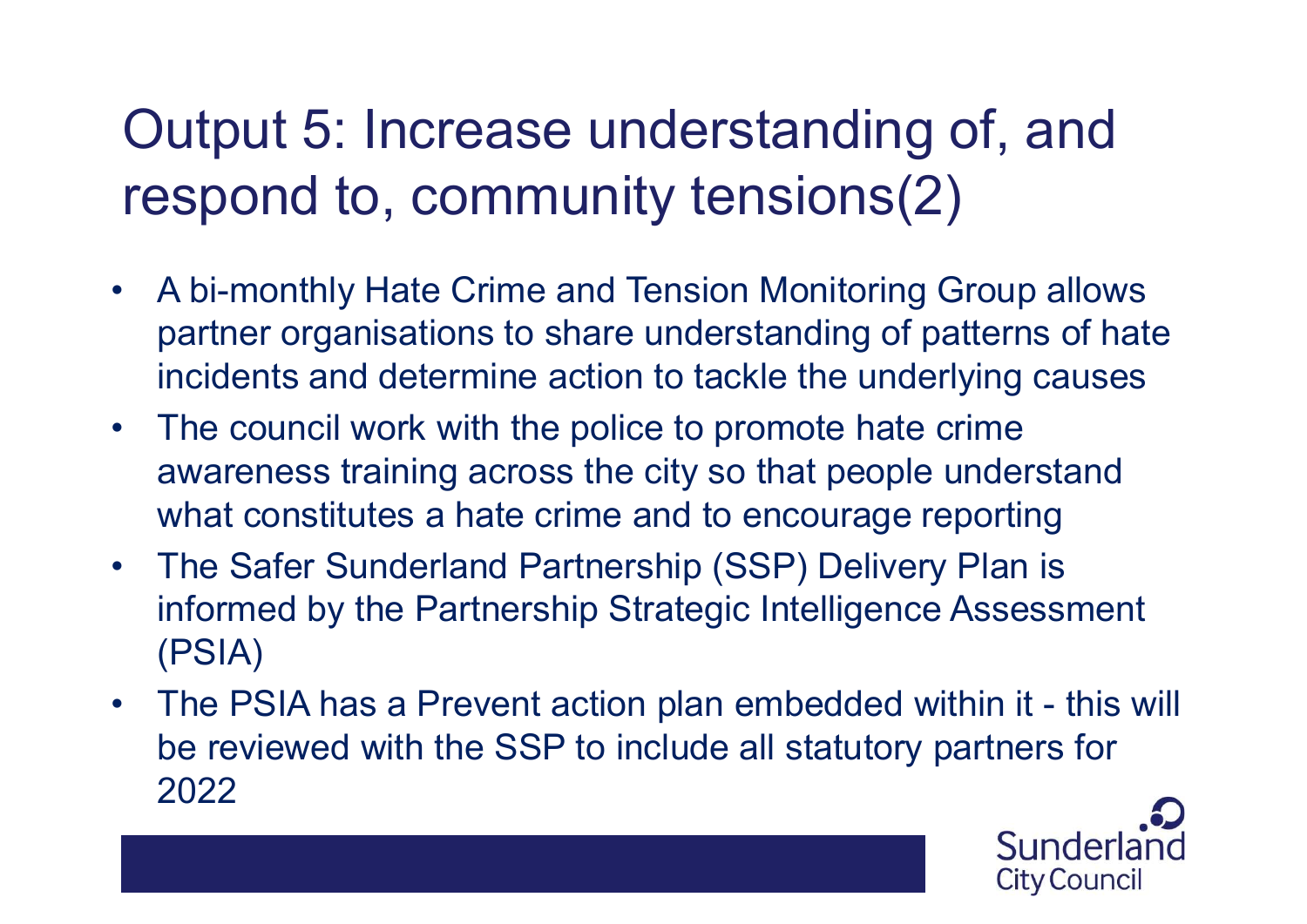### Output 5: Increase understanding of, and respond to, community tensions

- Output 5: Increase understanding of, and<br>respond to, community tensions<br>• The Council were highlighted as good practice in the<br>Commission for Counter Extremism's report to Government,<br>Challenging Hateful Extremism (2019) Commission for Counter Extremism's report to Government, Challenging Hateful Extremism (2019) Output 5: Increase understanding of, and<br>respond to, community tensions<br>• The Council were highlighted as good practice in the<br>commission for Counter Extremism's report to Government,<br>Challenging Hateful Extremism (2019)<br>• • 26 people were trained in civic mediation and creative dialogue<br>• The Council were highlighted as good practice in the<br>
Commission for Counter Extremism's report to Government,<br>
Challenging Hateful Extremism (2019)<br>
• Th • The Council were highlighted as good practice in the<br>
Commission for Counter Extremism's report to Government,<br>
Challenging Hateful Extremism (2019)<br>
• The Home Office Channel Panel assurance process has resulted<br>
in a j
- in a judgment that the panel is demonstrating good practice
- sessions were held (target of 40 missed due to Covid)
- 
- The Council were highlighted as good practice in the<br>
Commission for Counter Extremism's report to Government,<br>
Challenging Hateful Extremism (2019)<br>
 The Home Office Channel Panel assurance process has resulted<br>
in a j tackle community tensions. This is being replicated in Hetton (HALO) and is being used as a good practice model regionally

Sunder **City Council**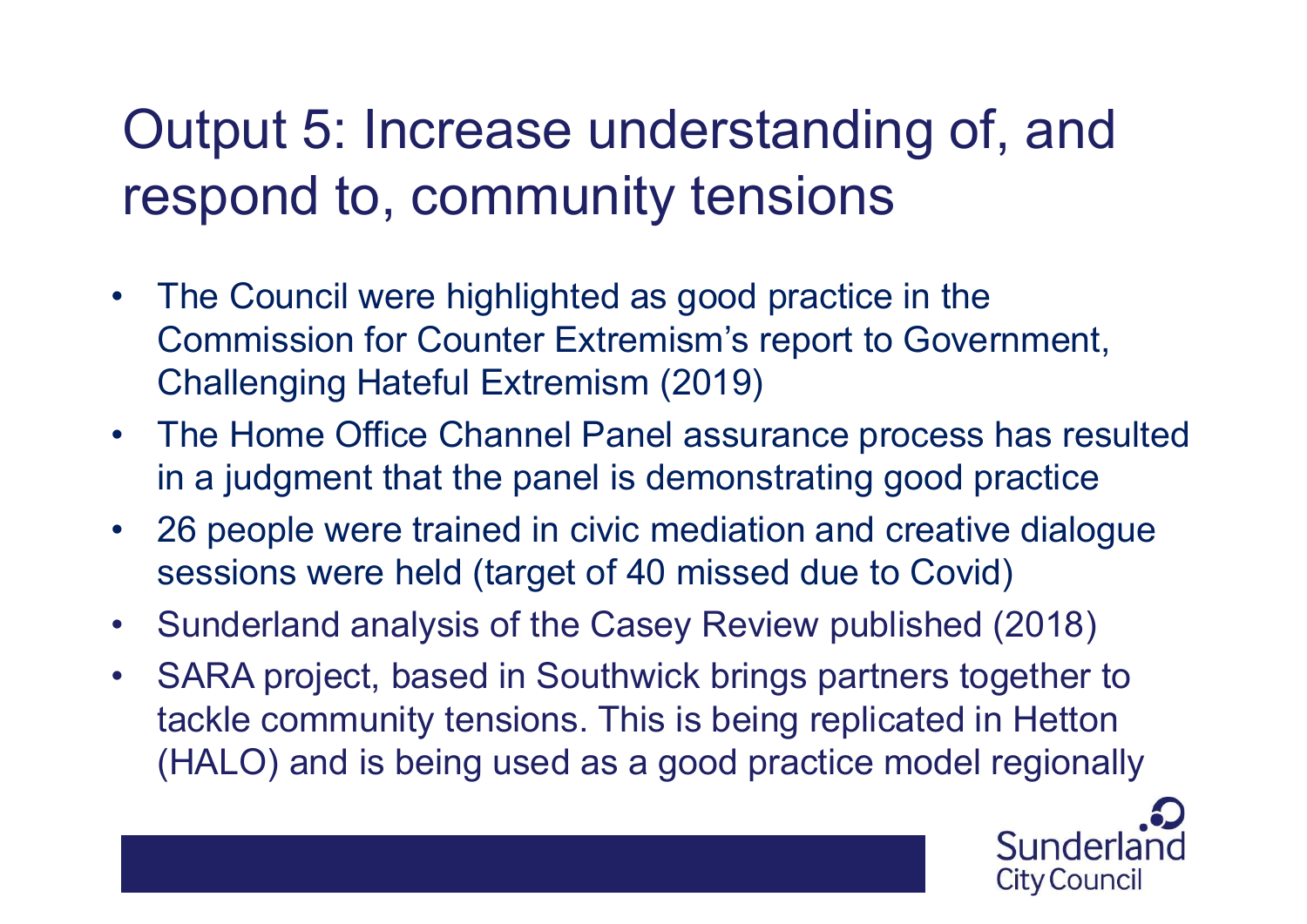### Output 5: Increase understanding of, and respond to, community tensions(2)

Output 5: Increase understanding of, and<br>respond to, community tensions(2)<br>• Funding was secured for a 'connecting communities' project to<br>build cohesion and integration with a focus on refugees and<br>asylum seekers (2019). build cohesion and integration with a focus on refugees and asylum seekers (2019). Although face to face activity was limited due to Covid, a range of work was undertaken e.g. welcome packs, co-ordination of ESOL provision, use of football and community based sports, Census involvement and connecting heritage stories (2020-21)

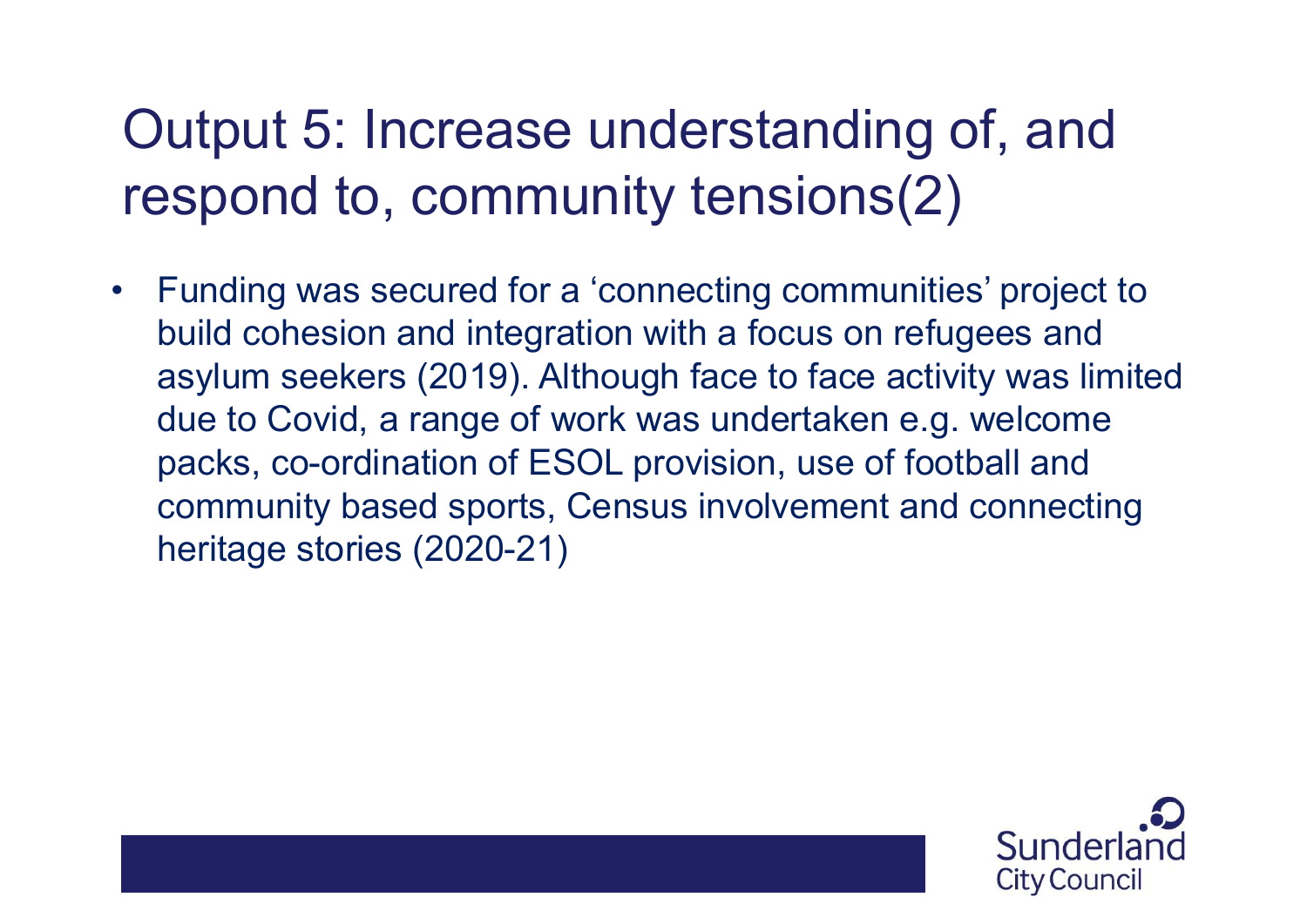## Output 6: Council policy and practice maximises the use of equality intelligence to ensure decisions are robust **Output 6: Council policy and practice<br>
maximises the use of equality intelligence to<br>
ensure decisions are robust<br>
• The City Plan 2020-2030 is intelligence led, accounting for the results of<br>
the Residents' Survey and ot Output 6: Council policy and practice<br>
maximises the use of equality intelligence to<br>
ensure decisions are robust<br>
• The City Plan 2020-2030 is intelligence led, accounting for the results of<br>
the Residents' Survey and ot Output 6: Council policy and practice<br>
maximises the use of equality intelligence to<br>
ensure decisions are robust<br>
• The City Plan 2020-2030 is intelligence led, accounting for the results of<br>
the Residents' Survey and ot**

- the Residents' Survey and other data and local insight
- Sunderland Partnership Delivery Plan annually
- council's website. The over-arching JSNA is refreshed annually with specific thematic JSNAs for the Health and Wellbeing Board's priorities **ensure decisions are robust**<br>
• The City Plan 2020-2030 is intelligence led, accounting for the results of<br>
the Residents' Survey and other data and local insight<br>
• The Partnership Strategic Intelligence Assessment infor the Residents' Survey and other data and local insight<br>
• The Partnership Strategic Intelligence Assessment informs the Safer<br>
Sunderland Partnership Delivery Plan annually<br>
• A Joint Strategic Needs Assessment (JSNA) suit
- approach will be reviewed in the next equality objective period to ensure the approach is robust
- characteristics